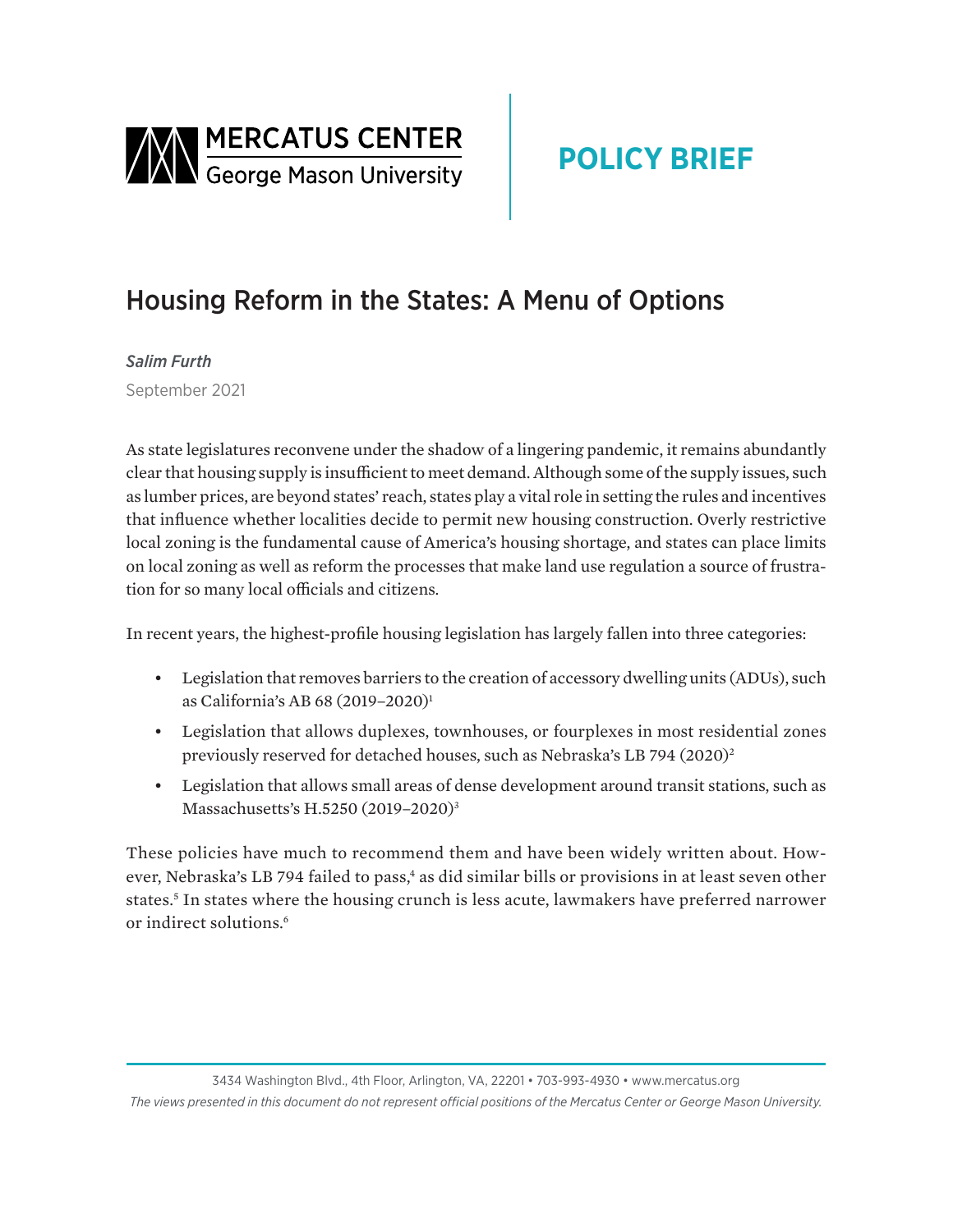<span id="page-1-0"></span>This policy brief offers a menu of other housing policy reforms that lawmakers around the country can consider in the upcoming legislative sessions. They fit into four categories:

- Direct limits on local regulation
- Procedural reforms
- Adjustments to zoning authority
- Fairness in construction standards

## **DIRECT LIMITS ON LOCAL REGULATION**

Cities and counties receive their regulatory powers from their states. States often direct and limit the exercise of those powers. The following suggested limitations, like the three categories of reform mentioned in the introduction, would tend to make new housing construction simpler, more widespread, and more affordable.

## Option A: Allow Residential Uses in Commercial Zones

States can pass legislation allowing residential uses in any site zoned or used for commerce, with exceptions for physically unsafe locations. The COVID-19 pandemic has accelerated the decline of some forms of retail commerce and may result in long-term office vacancies. Most commercial buildings are poorly suited to residential conversion, but many commercial sites—or their parking lots—can easily be redeveloped. States can adapt this policy by limiting its scope so that it covers, for instance, only vacant commercial sites or sites with connections to side streets.

## Option B: Create Floating "Starter Home" Zones

Recently, new homes have become skewed to the high end of the market[.7](#page-5-0) States could allow *floating zones*—i.e., zones that a developer can claim in any residential district—to build moderate-sized homes on small lots. To protect municipal finances, such zones would require developers to fund any new utilities, streets, or school capacity. Adding too many strings, however, would make this solution unworkable, as was the case with Massachusetts's Starter Home Zoning District program.<sup>[8](#page-5-0)</sup> This approach could be combined with the previous idea to create a floating residential zone that can be claimed in commercial-zoned areas, as the Town of Brookhaven, New York, has done.<sup>[9](#page-5-0)</sup>

## Option C: Preempt Nonconforming Zones

In older areas of many cities, zoning does not conform to the built environment, making it difficult to redevelop vacant sites. States can preempt any restrictions on siting, use, or bulk that do not conform to the existing conditions on at least four-fifths of a street block.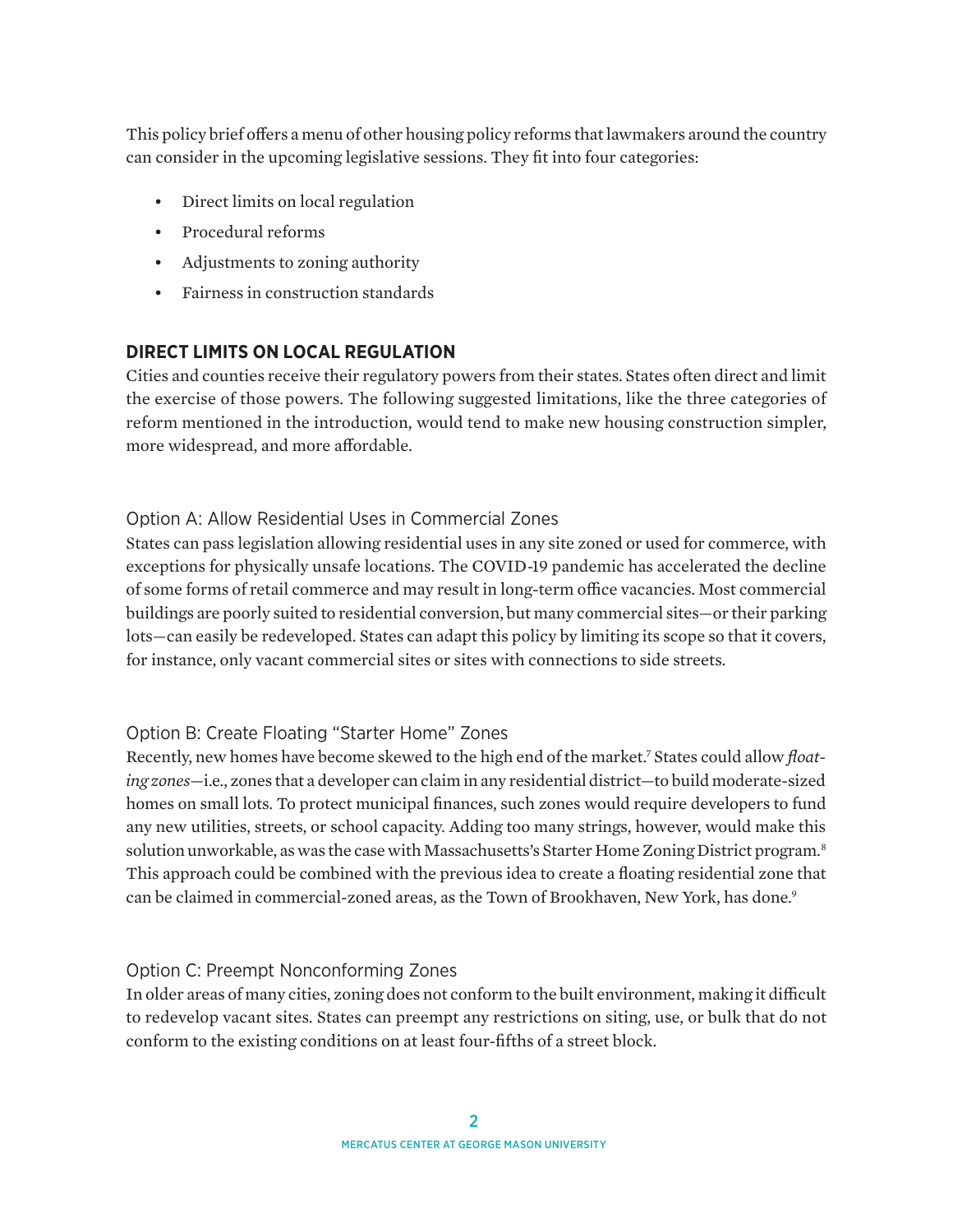## <span id="page-2-0"></span>Option D: Cap Parking Minimums

Unnecessary parking spaces cost money, worsen stormwater runoff, and prevent adaptive reuse. In 2021, Connecticut's legislature limited parking minimums to one or two spaces per apartment, depending on apartment size[.10](#page-5-0) States could also eliminate parking requirements for adaptive reuse of buildings at least five years old or for areas served by state-subsidized transit.

# **PROCEDURAL REFORMS**

Every builder knows that approval delays can add costs and kill projects. Discretionary review procedures can improve outcomes, but they also introduce bias and potential corruption. Bringing reform to procedural rules requires detailed conversations with city employees, builders, developers, and lawyers who know the formal and informal rules that determine how building is done in each state.

The payoff to all that research is that, unlike zoning preemptions, procedural reforms can have a significant effect on housing market outcomes without raising controversy. The following ideas would not apply in every state and would need to be adapted to fit the existing institutions.

## Option E: Eliminate Some Environmental Reviews for Infill

A perverse result of rules intended to protect the environment is that they can encourage sprawl by delaying infill development.<sup>11</sup> Several recent California bills, including SB 10,<sup>12</sup> have narrowed the scope of the powerful California Environmental Quality Act with respect to nonsprawl projects.

## Option F: Curtail Filibuster by Study

The best study of contemporary land use process, *Neighborhood Defenders*, by Katherine Einstein, David Glick, and Maxwell Palmer, points out that well-heeled neighbors can require a builder to pay—and wait—for one traffic (or stormwater or soil) study after another. The threat of repeated studies can induce builders to make concessions, which usually involve shrinking the project and raising the prices. The authors suggest that local planning boards should define in advance which areas are subject to potential study and disallow dilatory or repetitive study demands.<sup>[13](#page-5-0)</sup>

## Option G: Introduce the Baker Majority

Governments ought to begin with the presumption of liberty and restrict liberty only when they have a compelling reason. Massachusetts Governor Charlie Baker brought this principle to zoning. Previous law required a two-thirds majority for any zoning change. Owing to Massachusetts H.5250, however, certain deregulatory actions are now subject to approval by a bare majority.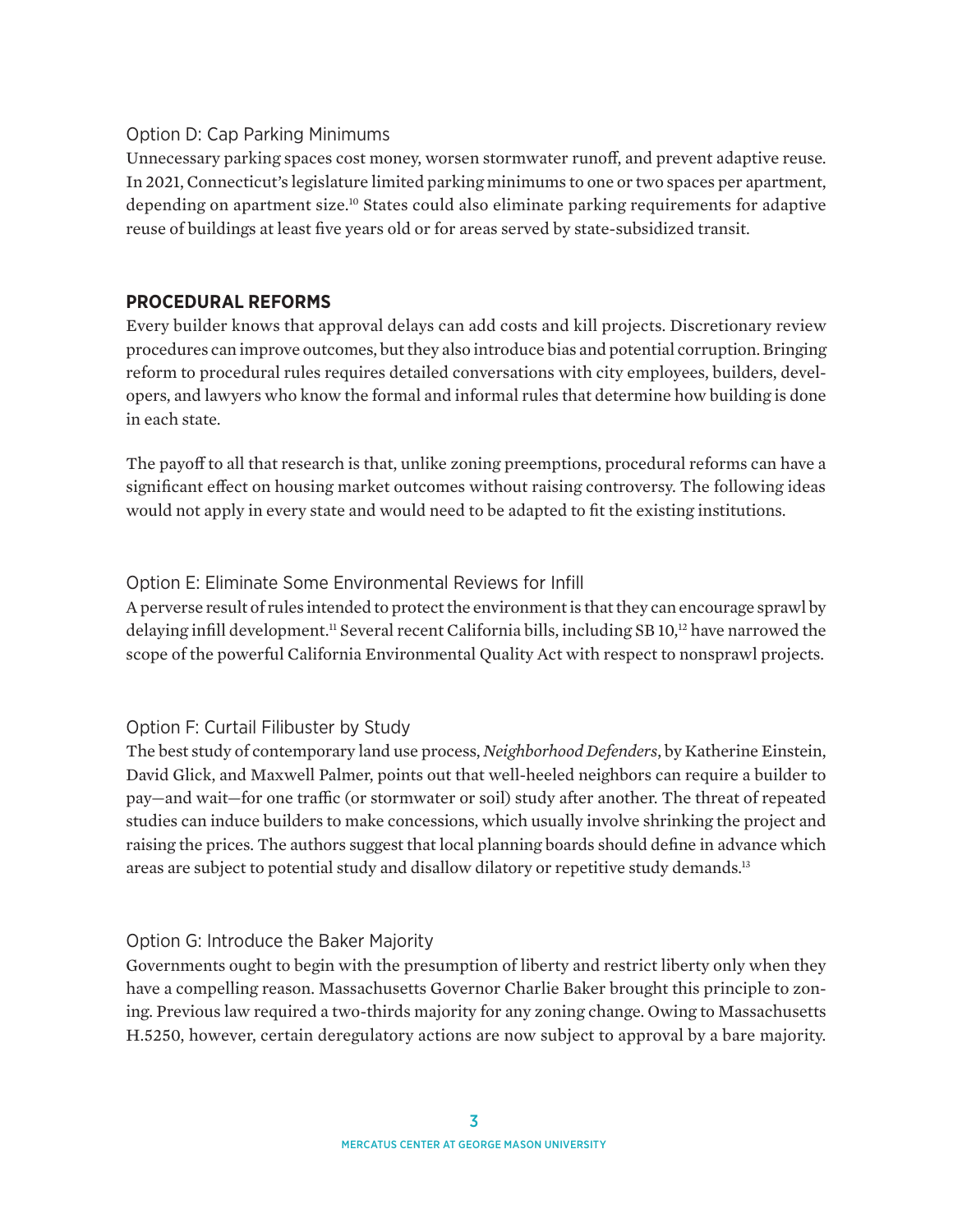<span id="page-3-0"></span>States, which set voting rules for land use decisions, can require a narrower majority for actions that loosen or remove restrictions than for those that tighten or introduce restrictions.

## Option H: Allow Neighbors to Waive Setbacks

Zoning reasonably places buffers, or "setbacks," around the edges of property to protect neighbors. States can allow abutters to waive those protections in covenants or contracts, either for compensation or mutual benefit. Under current law, abutters' rights are murky; a Maryland court case that might have helped clarify the status quo was instead decided on narrower grounds.<sup>[14](#page-5-0)</sup>

# **ADJUSTMENTS TO ZONING AUTHORITY**

Municipal zoning relies on authority granted by the state to achieve specific, enumerated goals. Without changing any specific zoning designation, states can move local zoning regimes onto foundations that reflect a respect for property rights, environmental conservation, and individual dignity regardless of class and race, values that did not characterize the central planners who popularized zoning in the 1920s.

## Option I: Rewrite the Zoning-Enabling Language

On its own, updating zoning-enabling statutes to reflect current priorities and values accomplishes little. But as part of a comprehensive reform effort, as in Connecticut,<sup>15</sup> doing so can frame and unite efforts, showing that the state takes its role in zoning seriously.

## Option J: Adopt the Property Ownership Fairness Act

Arizona's 2006 law requires municipalities to compensate landowners if a new restriction lowers their property's value. Restrictions that preserve public health and safety are exempt, as are preexisting restrictions. Landowners are responsible for demonstrating any decrease in property value.[16](#page-6-0) The act places citizens and cities on more equal footing before the law, without changing any existing regulation.

## Option K: Narrow and Strengthen City Planning

Most states require cities to maintain updated comprehensive plans in order to engage in zoning. But in most states, those plans are powerless documents and are often little more than expensive brainstorming exercises. States can instead allow municipalities to plan for all, some, or none of their land, as they see fit. If, however, a city publishes a plan with a land use element, the plan ought to have the force of law, trumping zoning where the two are contradictory, for a decade.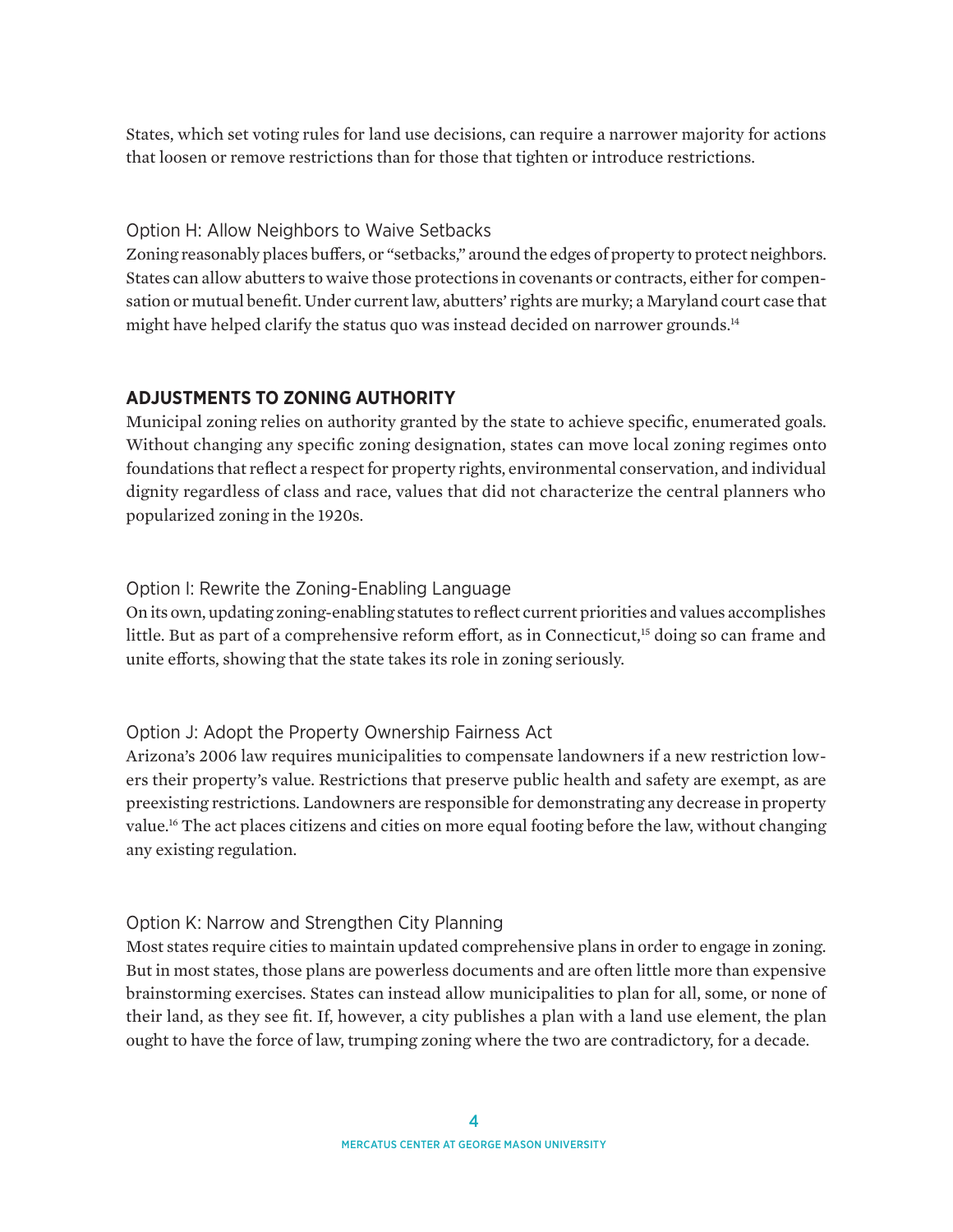## <span id="page-4-0"></span>**FAIRNESS IN CONSTRUCTION STANDARDS**

Where the developer's work ends, the builder's begins. In states where land is inexpensive, construction costs are the key determinant of new home prices. State legislatures can ensure that smaller, simpler homes are legal throughout the state.

### Option L: Give Equal Treatment to Factory-Built Housing

A concerted effort to discredit factory-built housing succeeded in stigmatizing and sidelining it in the 1970s.<sup>[17](#page-6-0)</sup> As a result, home buyers have missed out on cost-saving innovations. A few states already guarantee that houses are subject to equal standards regardless of building methods in every residential zone.[18](#page-6-0) Others can follow and specify that aesthetic or procedural requirements that effectively ban factory-built housing are also disallowed.

## Option M: Eliminate Aesthetic Mandates and Materials Bans

Neither zoning authority nor building code enforcement should extend to home aesthetics. Materials bans should be justified only by unique climate or health and safety conditions. States can follow the lead of Arkansas and Texas and eliminate aesthetic requirements, except in historic districts,<sup>19</sup> which can continue to require period aesthetics in a few locations.

### Option N: Eliminate Minimum Home Sizes

Cities should not require developers to build large homes or apartments. North Carolina preempted minimum-home-size restrictions in 2019[.20](#page-6-0)

## **CONCLUSION**

As the economy continues to recover and reconfigure itself to meet new needs and evolving preferences, state legislatures can ensure that their states' housing markets are a source of economic strength and opportunity. Limiting the scope of local zoning authority preserves local leadership in land use planning and allows cities to creatively approach their own situations while averting abuses of regulatory power.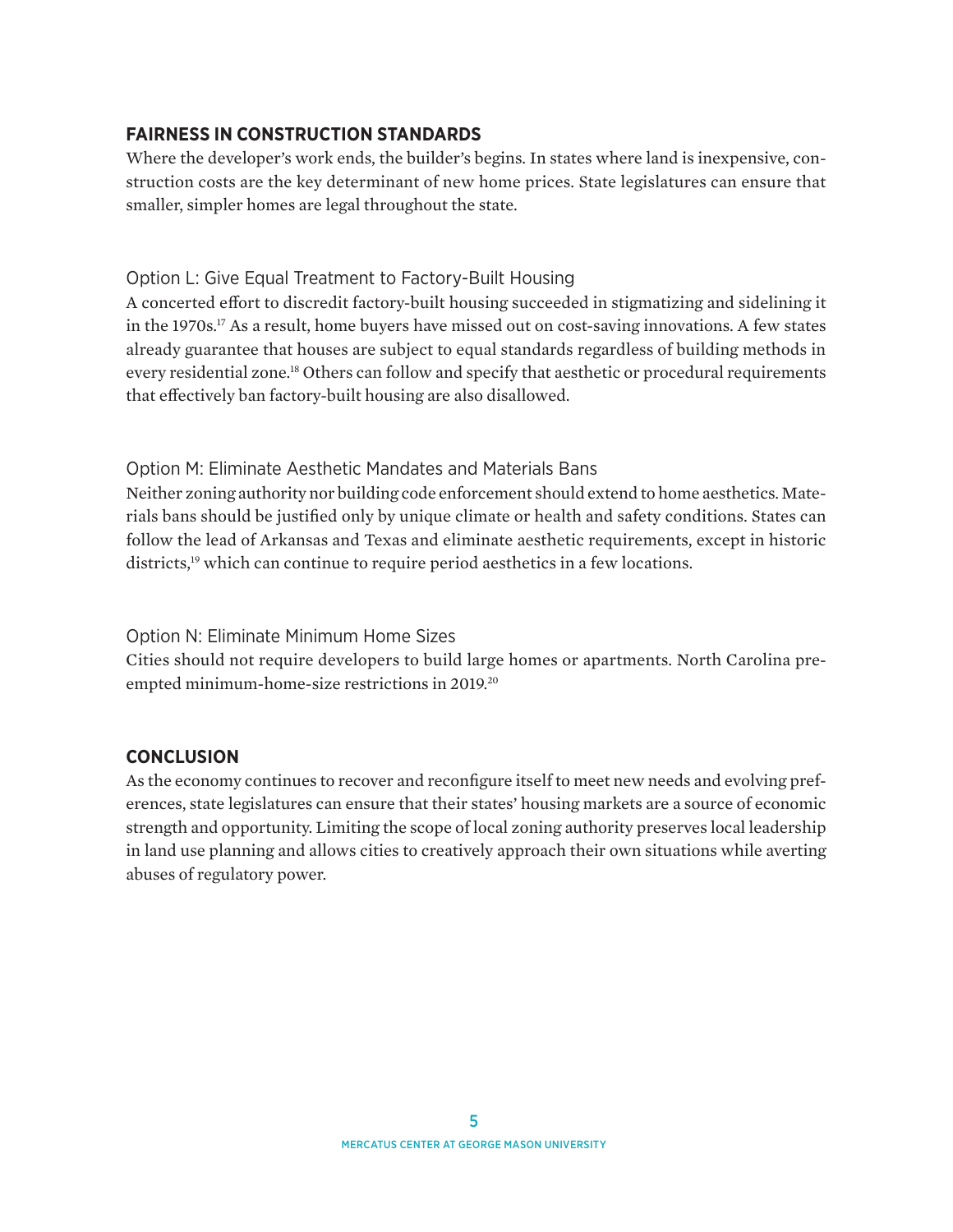#### <span id="page-5-0"></span>**ABOUT THE AUTHOR**

Salim Furth is a senior research fellow and director of the Urbanity project at the Mercatus Center at George Mason University. His research focuses on housing production and land use regulation and has been published in *Critical Housing Analysis* and the *IZA Journal of Labor Policy*. He has testified before several state legislatures as well as the US Senate and House of Representatives. He frequently advises local government officials on zoning reform and housing affordability. Furth's writing has appeared in *National Affairs*, *American Affairs*, *The City*, *Public Discourse*, and numerous newspapers. He previously worked at the Heritage Foundation, at Amherst College, and as a contractor to HUD. He earned his PhD in economics from the University of Rochester.

#### **NOTES**

- [1.](#page-0-0) Assemb. B. 68, Gen. Assemb., Reg. Sess. (Cal. 2019). For further details on ADU policy, see Salim Furth and Jess Remington, "Ordinances at Work: Seven Communities That Welcome Accessory Dwelling Units" (Mercatus Policy Brief, Mercatus Center at George Mason University, Arlington, VA, April 2021).
- [2](#page-0-0). Emily Hamilton and Salim Furth, "Allowing Missing Middle Development Would Contribute to Housing Affordability in Nebraska" (Testimony before the Nebraska Legislature, Urban Affairs Committee, Mercatus Center at George Mason University, Arlington, VA, February 4, 2020).
- [3](#page-0-0). Salim Furth, "Massachusetts Omnibus Law Will Result in Widespread Rezoning," *The Bridge*, January 15, 2021.
- [4.](#page-0-0) Emily Hamilton, "Nebraska Housing Reform Bill Fails to Go Far Enough," *The Bridge*, March 20, 2020.
- [5](#page-0-0). Oregon succeeded in passing a bill allowing duplexes and fourplexes in 2019, and California's duplex bill awaits the governor's signature. The states with failed bills include Connecticut, Maryland, Minnesota, Montana, New Hampshire, North Carolina, and Virginia. "Housing Choices (House Bill 2001)," Oregon Department of Land Conservation and Development, accessed September 2, 2021, [https://www.oregon.gov/lcd/UP/Pages/Housing-Choices.aspx;](https://www.oregon.gov/lcd/UP/Pages/Housing-Choices.aspx) Alexei Koseff, "Bills to Increase Housing Density in California Head to Newsom," *San Francisco Chronicle*, August 30, 2021.
- [6.](#page-0-0) Salim Furth, "Hopeful News on Housing," *City Journal*, January 3, 2020.
- [7.](#page-1-0) Salim Furth, Emily Hamilton, and Kelcie McKinley, "North Carolina's Housing Deficit," *The Bridge*, April 20, 2021.
- [8.](#page-1-0) An important distinction between the Massachusetts law and the idea proposed here is that Massachusetts's program is optional for municipalities and does not preempt local zoning. Scott Van Voorhis, "Baker's Starter House Effort a Bust," *Commonwealth Magazine*, December 3, 2020.
- [9.](#page-1-0) The Town of Brookhaven's innovation may fail because its floating zone is highly prescriptive. Anthony S. Guardino, "Brookhaven Adopts Innovative Zoning Regulations to Foster Redevelopment of Vacant and Underutilized Commercial Properties," *Long Island Land Use and Zoning*, March 1, 2021.
- [10.](#page-2-0) "Desegregate Connecticut, Parking," Desegregate Connecticut, accessed September 2, 2021, [https://www.desegregatect](https://www.desegregatect.org/parking) [.org/parking](https://www.desegregatect.org/parking).
- [11](#page-2-0). Bernard J. Friedan, *The Environmental Protection Hustle* (Cambridge, MA: MIT Press, 1979).
- [12](#page-2-0). Senator Scott Wiener, *Senate Bill 10—Local Control for Increased Housing Density*, n.d., [https://cayimby.org/wp-content](https://cayimby.org/wp-content/uploads/2021/04/SB-10-Fact-Sheet-2.18.21.pdf) [/uploads/2021/04/SB-10-Fact-Sheet-2.18.21.pdf.](https://cayimby.org/wp-content/uploads/2021/04/SB-10-Fact-Sheet-2.18.21.pdf)
- [13](#page-2-0). Katherine Levine Einstein, David Glick, and Maxwell Palmer, *Neighborhood Defenders: Participatory Politics and America's Housing Crisis* (Cambridge, UK: Cambridge University Press, 2020), 164–65.
- [14.](#page-3-0) Dan Mountain Wind Force LLC v. Allegany County Board of Zoning Appeals, 236 Md. App. 483 (Md. Ct. Spec. App., 2018).